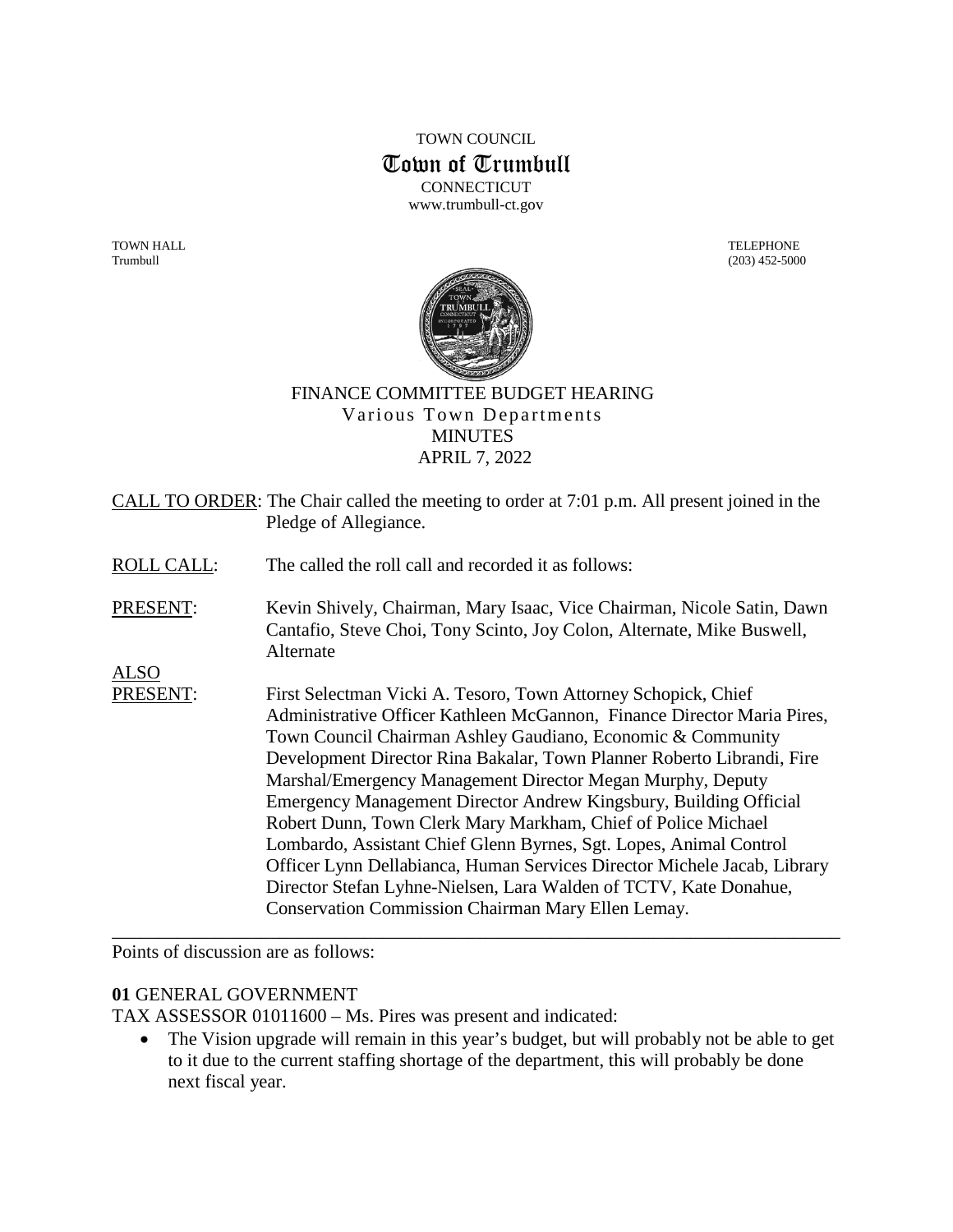- The average tax assessment increase was 10%-20% and would have to look into why there was that disparity.
- Commercial to Residential: The shift was approximately a 3% shift. It was 77% residential with 23% commercial and is now 80% residential with 20% commercial.
- There are approximately 90-100 current appeals, both commercial and residential.

CONSERVATION COMMISSION 01015400 – Mary Ellen Lemay was present and indicated:

- Program Expense 522205 BOF added \$12,000 Representing the Tree Replacement Program. The commission had been working on this for the last ten (10) years. The U.I.'s tree program has been cutting trees across town. The program would replace those with 100 young trees, the program will span over the next ten (10) years. With this program they will be able to apply for grants and the Tree City designation. The key to this was to invest in tree replacement.
- The first year of this program they will start with smaller trees, (gator bags) and will be planting in conjunction with the town and the commission and adjacent property owners, the smaller trees are easier to establish, (approximately 50 trees).
- The plan is to replace what U.I. took down and to provide tree rights to the property owner. They can say no to the U.I.
- Ms. Lemay forwarded additional information for the Council during this meeting and the clerk forwarded it via email to the Council. (Attached).

# **02** PUBLIC SAFETY

BUILDING OFFICIAL 01023200 – Robert Dunn was present and indicated:

- Last fiscal year they issued 2954 permits, this they are  $\frac{1}{2}$  way through the year and are at 1610 permits, and expects to be 20%-25% over last year by the end of the current fiscal year.
- The department is at approximately 58% of their estimated \$680,000 in revenue and is confident at the end of the fiscal year they will hit that goal. He kept it at the same number for next year. This is always based on an educated estimate, they have no control over what type of projects might or might not come to be.
- Chairman Gaudiano noted on page 213 of the budget book there is a table showing from 2010 to present the permit fees and the number of inspections and permits. First Selectman Tesoro added the projected number is at the front of the budget book where all the projected revenues are included.

# **01** GENERAL GOVERNMENT

TAX COLLECTOR 01012000 – Maria Pires was present and indicated:

- Tax collections are at 98%.
- In the past taxpayers have paid their taxes ahead of time, she does not foresee any change, but no one has a crystal ball.

## PLANNING & ZONING 01014200 &

ECONOMIC DEVELOPMENT 01014600 – Rina Bakalar was present and gave a brief overview of the mall and business in town: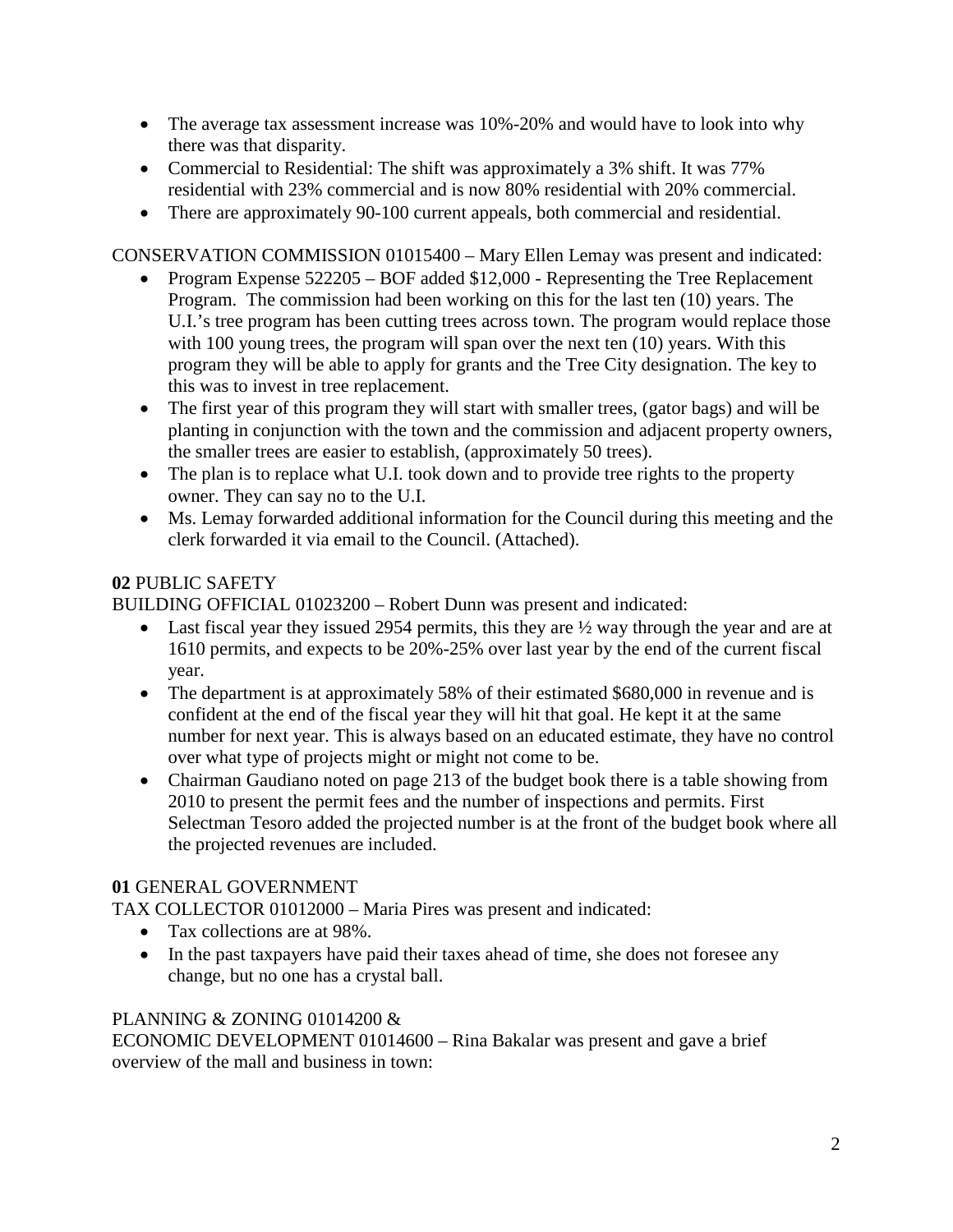- Going to go out for a RFQ for a consulting firm to work with them, it has been a challenge to finalize this with the state. Once finalized they will have the funds for the RFQ for the feasibility study.
- They meet with the mall owners on a regular basis, they are selling the mall, and to date there is no buyer.
- There has been a long term lease signed which is a stabilizer for the mall.
- The building of the apartments is happening but has not hit the grand list yet.
- There has been an uptick of small businesses, there are some projects that are coming to the land use boards.
- A new business, Med Spa is opening at Trumbull Center and a few others are opening elsewhere.
- The property at 6 Cambridge is under contract, it is a business reuse not residential.
- There was a recent revaluation, some properties gained value while others lost value, some key properties came online while key properties lost value, in part because of COVID on their income. Significant grand list value was added, even though all has not hit the list yet, but some of the growth was negated by the loss. It has been an unprecedented situation. Ms. Bakalar did review every commercial property valuation, they did not appreciate in value as the residential did.
- First Selectman Tesoro stated the overall grand list grew 12.5%, residential grew to an average of a 16% increase. This is a complicated subject, Ms. Pires could address this further at a later date. First Selectman Tesoro wants to make sure everyone has the information they need. Ms. Bakalar offered to meet with anyone on this.

## **02** PUBLIC SAFETY

ANIMAL CONTROL 01022400 – Lynn Dellabianca was present and indicated:

• Ms. Dellabianca noted that she had not followed up with Mr. Estrada on what budget the gravel would come from.

POLICE 01022000 – Chief Lombardo was present and indicated:

- There has been a shortage of officers, they are leaving after 3-4 years. Six (6) left last year, 5 of which left for departments with a pensions. They recently hired 4 new officers, they are in the academy. It will take ten (10) months to fill the vacancies and expetst them to be in the field in December.
- He does have three (3) officers currently looking at different departments.
- The department always has to fill the patrol slots first, because they have to have a minimum number on patrol, so he took two (2) of three (3) resource officers and put them back in patrol.
- Recently 39 candidates took the police test and he may hire two (2). Some have applied to other departments as well. Overall there have been less applicants/candidates. This is due to a combination of the tremendous scrutiny of police officers seen in the last few years, also they have lost some to departments with pensions.
- Currently they have 74 officers in the department that includes everyone from himself to every patrol officer. He does have a command position which will retire in May. The three officers that may leave will probably leave by May and the final one will be gone by July if all goes well with their application process and here is someone on long-term sick leave. Due to this they requested an increase in the overtime account. The First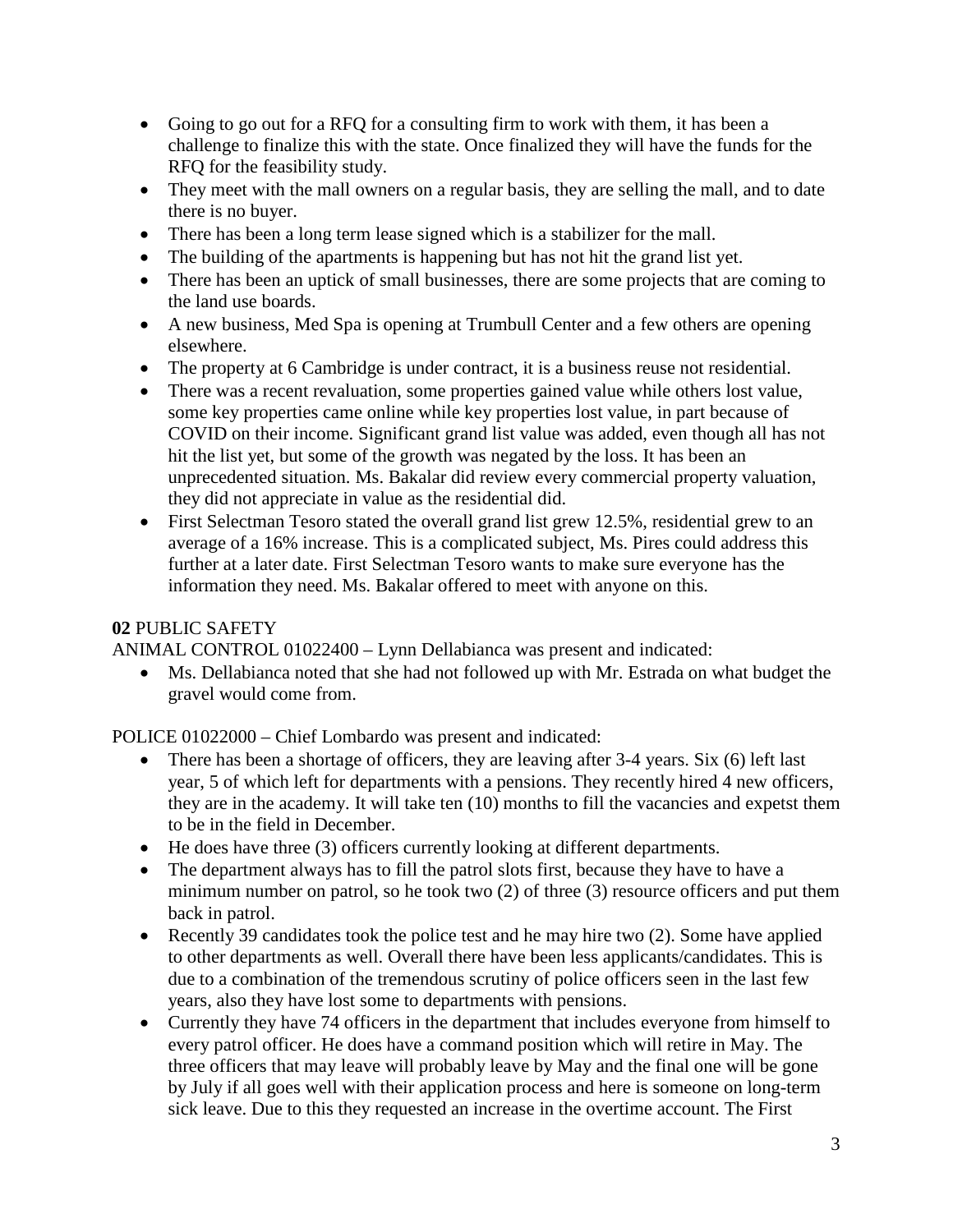Selectman approved and the BOF has not changed the amount. The department will be over in overtime this year, next year is an unknown. Ordering officers to work 16 hours will affect morale.

- 70% of towns in Fairfield County have defined benefit plans, 5 others have a defined contribution plan and 1 is a hybrid.
- For the officers leaving for departments that offer pensions, the two year period starts from their swearing in. Departments would have to pay for their training if the officer left before the two years, but they never leave before the two years. The officers' first year costs the department \$100,000, their salary starts just over \$60,000 and it depends on what kind of medical coverage they have.
- The department goes to 1739 medical calls per year and it was confirmed the calls are coded as the higher level calls.

EMERGENCY MANAGEMENT 01023400 – Megan Murphy & Andrew Kingsbury were present.

- Ms. Murphy extended her gratitude to the council members who volunteered to pass out the COVID tests.
- There is an account labeled overtime, but it is the account that funds her salary as the emergency management director, she hopes to have the account relabeled in the future.
- They are requesting the iPads to ease FEMA reimbursements so they can capture data faster, more accurately and to track resources.

FIRE MARSHAL 01022800 – Megan Murphy was presents and indicated:

- Permits/Fees YTD are at \$43,437 which exceeds last year's number \$40,350. What next year will bring depends on the type of development the town will see. She expects to be within \$40,000-\$50,000 next year.
- If she were to hire a new deputy fire marshal it takes between 12-15 months before they are boots on the ground. If she hires someone who already has their certifications and some field experience with another town, they could have them out in the field on their own within 3-4 months. She did put in for the second fire marshal to deal with inspecting the new apartments. They are going to do their best.
- If a fire alarm is not confirmed to be functional within a year as required, and there was an event the building owner and the town would be who they would go to.
- It was confirmed the discussion regarding the deputy fire marshal did take place at the BOF meeting and they did say if it does become an issue to come back in January.

# **05 SOCIAL SERVICES**

SENIOR CITIZEN SERVICES – Michele Jacab was present and indicated:

• There was one change, 501105 – an increase of \$18,252 representing a building attendant position. Currently there is custodial services daily and the cleaning crew at night, the town hall custodian has helped out in the past, but now that the center has reopened they need assistance with the programs, setting up and breaking down, all daily operations such as setting up the grill and taking down decorations. This will be a position posted through the town not through the Kennedy Center.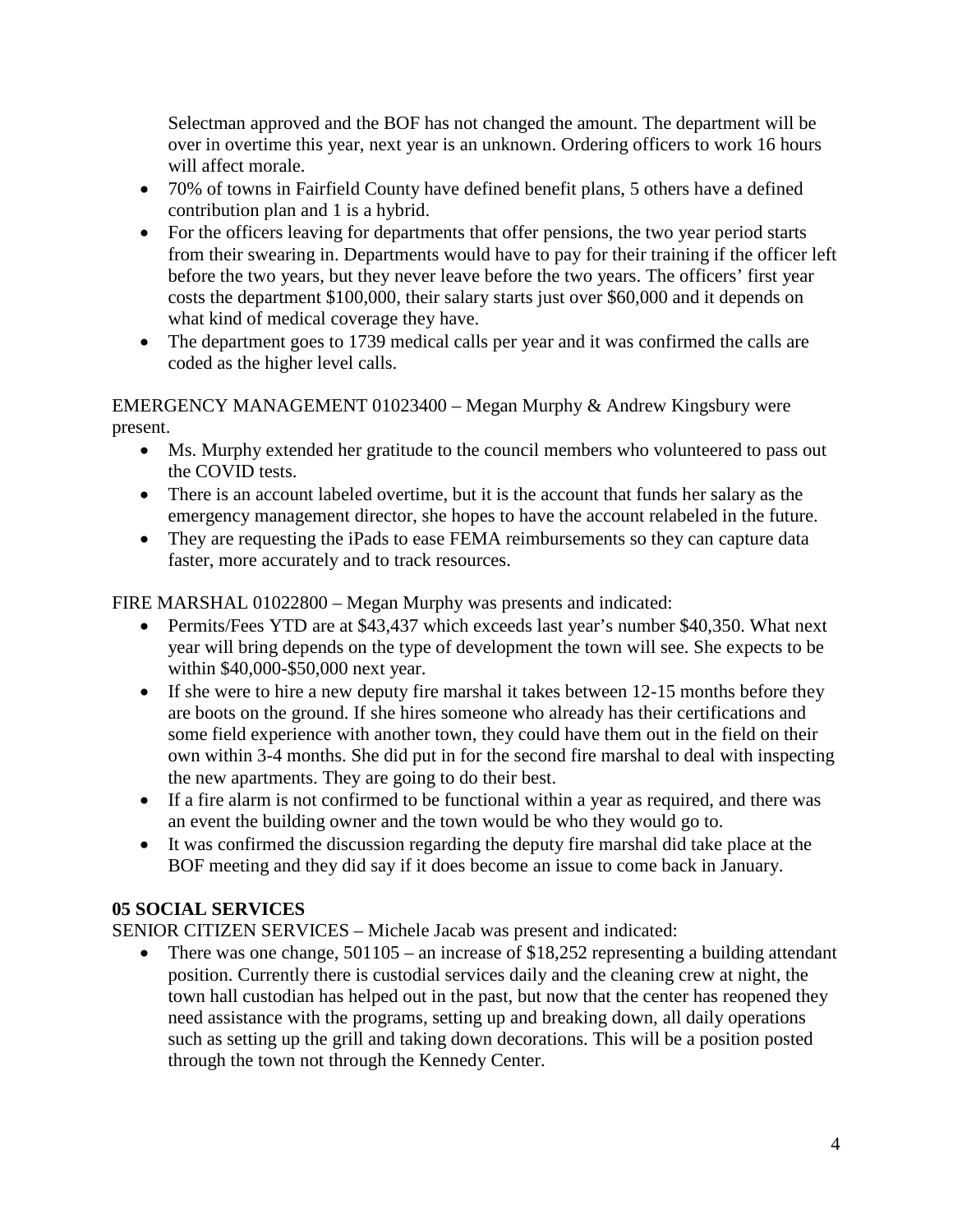## **01 GENERAL GOVERNMENT**

TECNOLOGY 01012600 – William Chin was present and indicated:

- He started with the town 10 years ago. A lot of the equipment that was there was aging. His first couple of years they replaced pretty much everything. As time has gone by most of those items have come through replacement. Their switches were overhauled two years ago. A complete switch project was done two years ago, as well as the data storage. The firewall was last year and the Wi Fi equipment was done two years ago. Most everything is fairly up to date and modern. Generally they try not to run them to the ground but do run them close to the end of support, though always try to make sure they are ahead of end of life.
- All of the file backup project was done and refreshed two-three years ago. All of the files are backed up periodically, sometimes as much as a few times an hour, sometimes a few hours, most of the time daily. It is then pushed to the cloud, (offsite cloud storage). Also colocation at the police department, that allows us to operate if a piece of hardware fails in one of the two locations. Everything fails over to the secondary and operations still are maintained and being able to be used.
- They are in a contract for dark fiber, it was a five year deal and are probably in year three of that deal with the vendor. All of their fiber is leased and comes back to town hall and connects to the network.
- All of the storage is hosted on site, and the backup is pushed off site. That price is roughly \$22,000. It is the Datto-Datto line item and is roughly \$22,000 for 12 months every year with unlimited storage.
- The sign at Town Hall is a Dmitri Paris project and is not sure where that is in terms of purchasing. He and Dmitri did speak recently with regard to who would be the point of contact, the gatekeeper on what content would get posted and how it gets posted, it was agreed the technology department would post the message and is sure internal approvals will need to be made on what actually gets posted, he wanted to make sure that multiple people would not have access to those things on the sign. That project is with Mr. Paris and is unsure where they are in terms of progress.
- They still have voice-over IP, town hall and police department is on a full generator, Department of Public Works and buildings are also on full generator. They have APC units to handle the bridge as the generator spins up.
- Jeff Hacket is charge of the BOE technology.
- There is nothing immediate that needs attention right now. When things come up for end of life, that money gets placed in the capital outlay budget and in his budget for replacement. This year there is no major project for replacement of network infrastructure. But will see what the next year brings.
- The security/encryption product purchased is called the Barracuda Total Email Protection System. That product replaced the SonicWALL security bundle, the ZIX encrypt, and it replaced the Barracuda archiver. As the pandemic began, various departments came to them and told them they're supposed to be encrypting emails for HIPAA. All of the medical practices are required to make sure that they follow HIPAA, it's a pretty serious law. They purchased Zix Encrypt right away, especially dealing with a pandemic. That was about \$150 for 10 users and were able to encrypt patient data that they were sending to their various partners. It was decided to upgrade our email security system. So we went from the SonicWALL security bundle to the Barracuda Total Email Protection system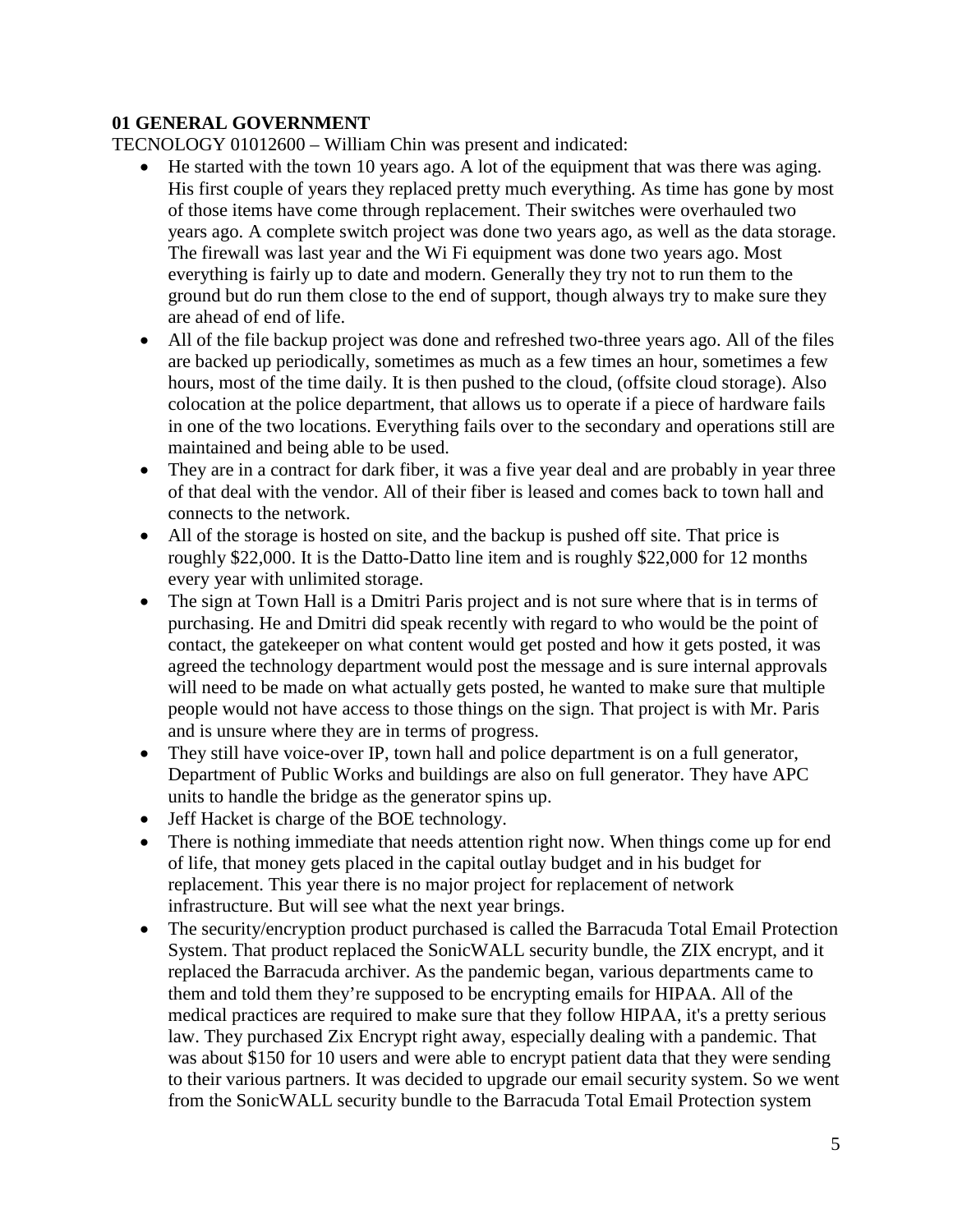recommended by one of our vendors. They did research and found that it was a decent product. It has encryption, and junk mail filter built into it. The issue that with that system is that it's pretty sensitive towards the HIPAA law. The HIPAA rule on the Barracuda system gets triggered when there are there's mention of a health related term. The term most often in our world right now is COVID, it also picks up on personally identifiable information. So there are different rules. That's a problem for us in the municipal government world, because a lot of things we do is with addresses in town, and properties in town and things of that nature. Unfortunately, in some of the backup material that we're sending anything that has the word COVID in it with a phone number and an address or two addresses, will trigger the encryption rule. A practice put in place now is to post things to the town website, and instead of sending you all the agendas and minutes through email, we're asking you to go to town website through a link to retrieve it. It was confirmed this system has been fully funded and not a subject of this budget.

• It was suggested Mr. Scinto, Ms. Colon and Mr. Chin speak after the meeting to go over other technology suggestions.

TREASURER 01012400 – Mr. Musto was not present. It was suggested Mr. Musto update the committee on investments at a later date.

TOWN ATTORNEYS 01012800 – Attorney Schopick was present and indicated:

- The attorneys do not keep track of all of their time, Attorney Schopick attends the Town Council, BOF meetings and several building committees. Land use: Inland Wetlands, ZBA, Planning and Zoning meetings and the Edit meetings are covered by Jim Cordone and Jim Nugent is doing anything that's litigation involved, WPCA meetings and is also doing building committees. There are also a lot of things going on during the day they get inquiries about, looking over contracts, things having to deal with purchasing and HR situations. They also have a weekly town attorneys' meeting with the first selectman, which generally lasts between 3-4 hours although it's supposed to be three hours. And so, again, it's varies. There certainly is no week when they have nothing to do for the town.
- The Chair indicated the line item increase amounts to \$35,000 charged to the W PCA to cover those things on that side. Attorney Schopick explained if they need somebody outside, they need them tomorrow. It's not a question of going to the BOF waiting for a supplemental. If they don't use the money it stays in the in the general fund.
- There are cases where there are court awarded fees and those come back to the town, the attorneys don't take those.

## **07 LIBRARY**

LIBRARY 01070000 – Stefan Nielson was present and indicated:

- 534402 Increase of \$15,000 for program supplies. The line item represents their book budget used for purchasing the physical and e-books.
- Staffing is back to its main staffing level, there are some retirements that need to be filled and the pages are starting to come back.

#### **06 EDUCATION**

TCTV 01060800 – Kate Donahue was present and indicated: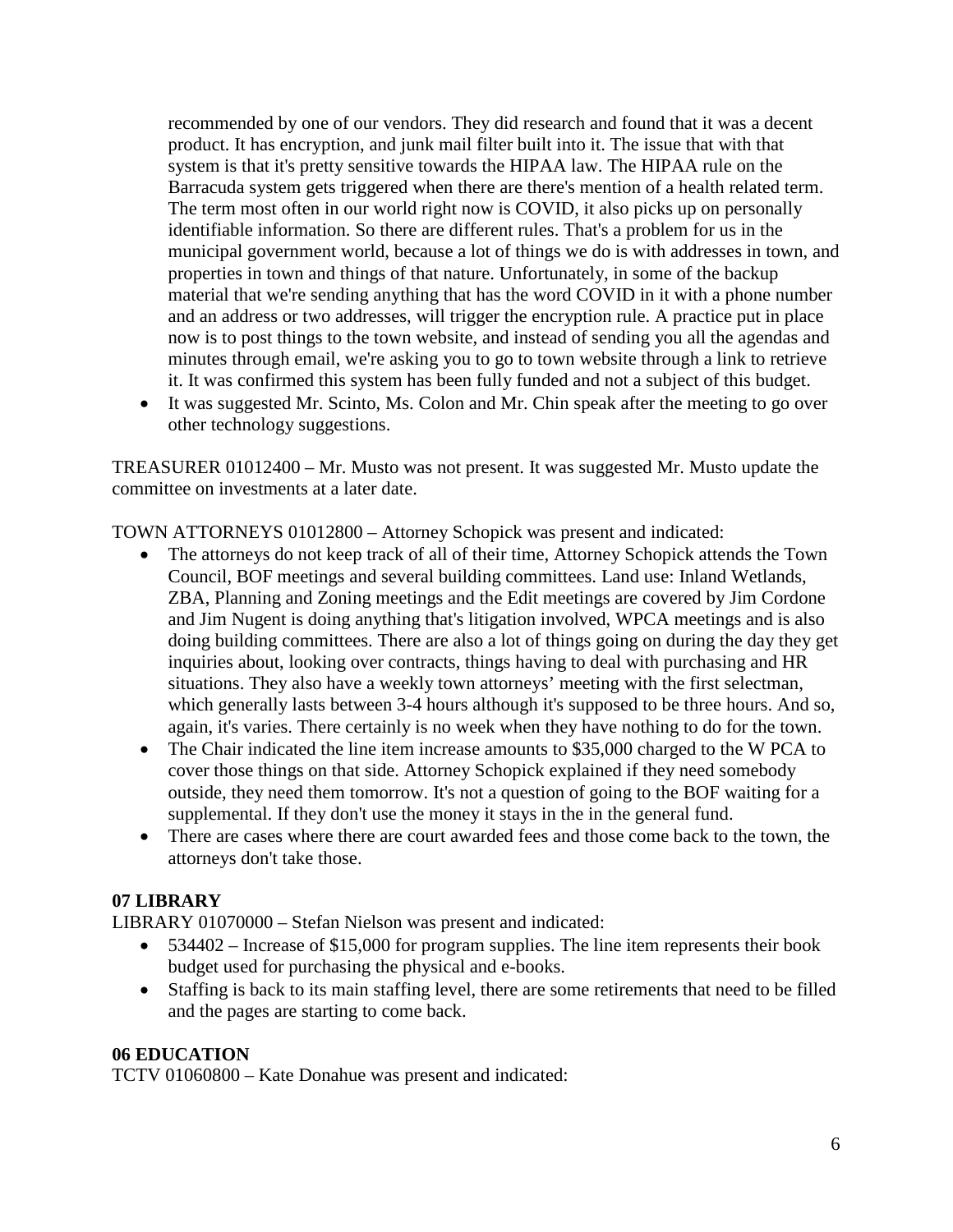- The information they had was that the Tricaster system at the BOE was being held up because the superintendent was considering a redo of the Lorraine Smith auditorium at Long Hill, apparently that has been put on hold. The Tricaster project will move ahead, presumably without delay. The Chair noted that project is not part of the budget and was previously fully funded.
- Mr. Chin noted the same equipment and vendor will be used for the BOE and the Town Hall Council Chambers, (a separate project from the aforementioned tricaster). This will be from ARPA funding, not this budget. The Council Chamber tricaster still works, it doesn't stream and they are working on a work-a-round.
- Ms. Walden explained there are two of them working part-time. When a meeting happens, one of them goes to council chambers and downloads the meeting onto an external hard drive to bring it back to the high school to edit to make sure the audio levels are proper. They upload it to the server and schedule it. It's a matter of time, the rendering process can take, depending on how long the meeting is, if the network at the high school is working really well, they can get it rendered in half hour to 45 minutes, if it's a three hour meeting, and one of the computers that they are using is bogged down, and the computers are older, it could take up to, six, seven hours to render. They are definitely working on repurposing equipment in the studio, looking for computers to use them specifically for rendering machines to get this stuff turned around quicker. When streaming to Facebook or YouTube, you can watch the playback. But if it's live, in person and not streamed, then it is a matter of manpower time. The new equipment will stop them from having to drive to pick up the tape to download and correct, it will be done remotely.

ADJOURNMENT: There being no further business to discuss the Finance Committee adjourned at 8:59 p.m.

Respectfully Submitted,

Margaret D. Mastroni Town Council Clerk

\_\_\_\_\_\_\_\_\_\_\_\_\_\_\_\_\_\_\_\_\_\_\_\_\_\_\_\_\_\_\_\_\_\_\_\_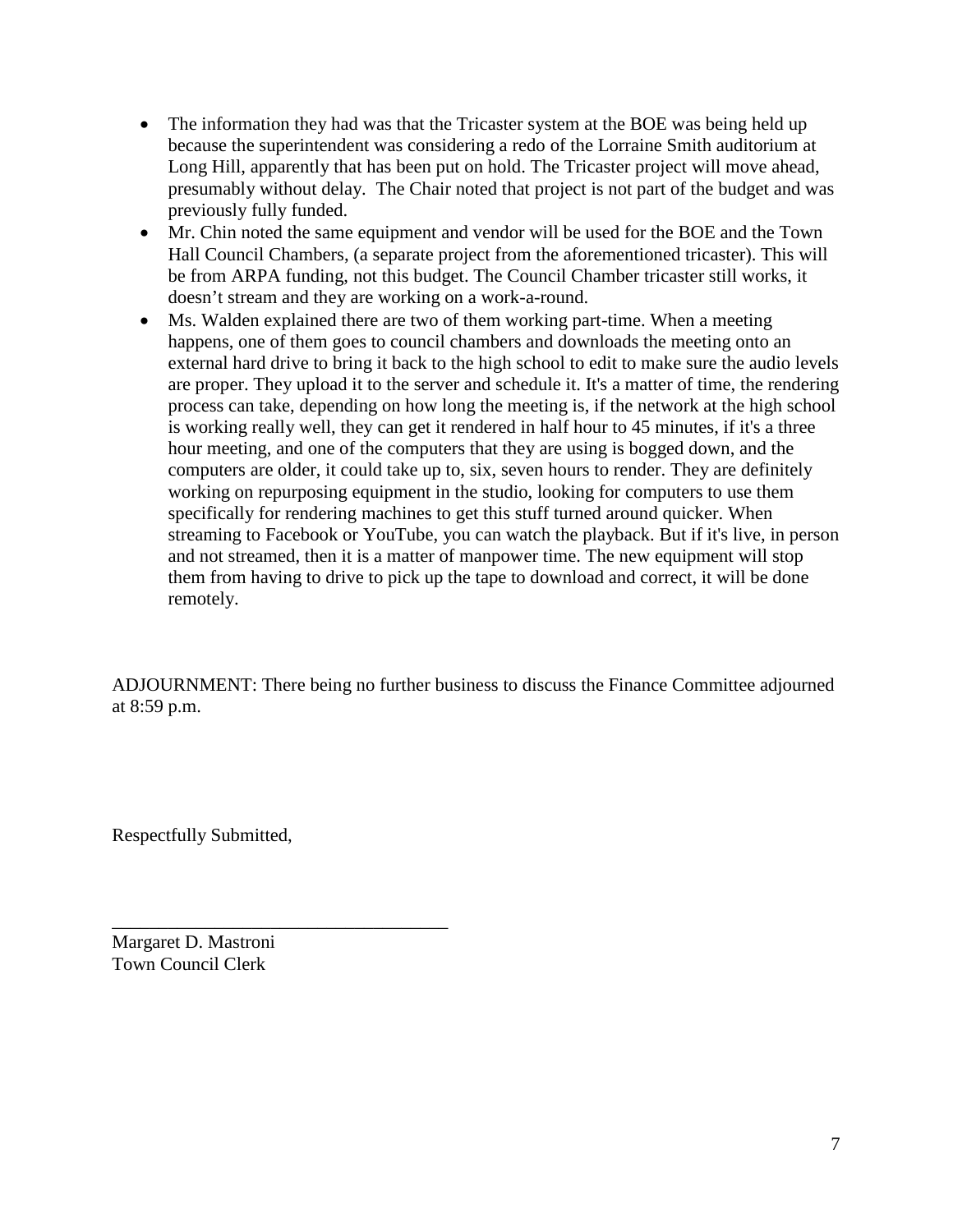## **ATTACHMENTS**

# **Conservation Commission Additional Information**

# **A Thousand Trees for Trumbull**

Proposed Trumbull Tree Replacement Plan by the Conservation Commission and Sustainable Trumbull.

From our Trumbull POCD:

TREE PRESERVATION For some time. Trumbull has been considering establishment of a tree preservation program to help preserve and protect trees in the community. This might take the form of a Town ordinance, a zoning regulation, or some other approach. Trumbull should adopt something to preserve and protect trees.

TREE PLANTING To maintain tree-lined streets and establish treed parking lots, Trumbull will need to plant new trees and replace existing trees as they age. Guidelines regarding appropriate trees to be planted in such areas should be consulted (such as the United Illuminating publication entitled "Right Tree, Right Place").

Tree-lined streets are a defining element of Trumbull's character. Trees and vegetation also improve air quality, provide shade and buffers, provide habitat, reduce erosion and mitigate storm water runoff.

#### **Right Tree, Right Place Parameters:**

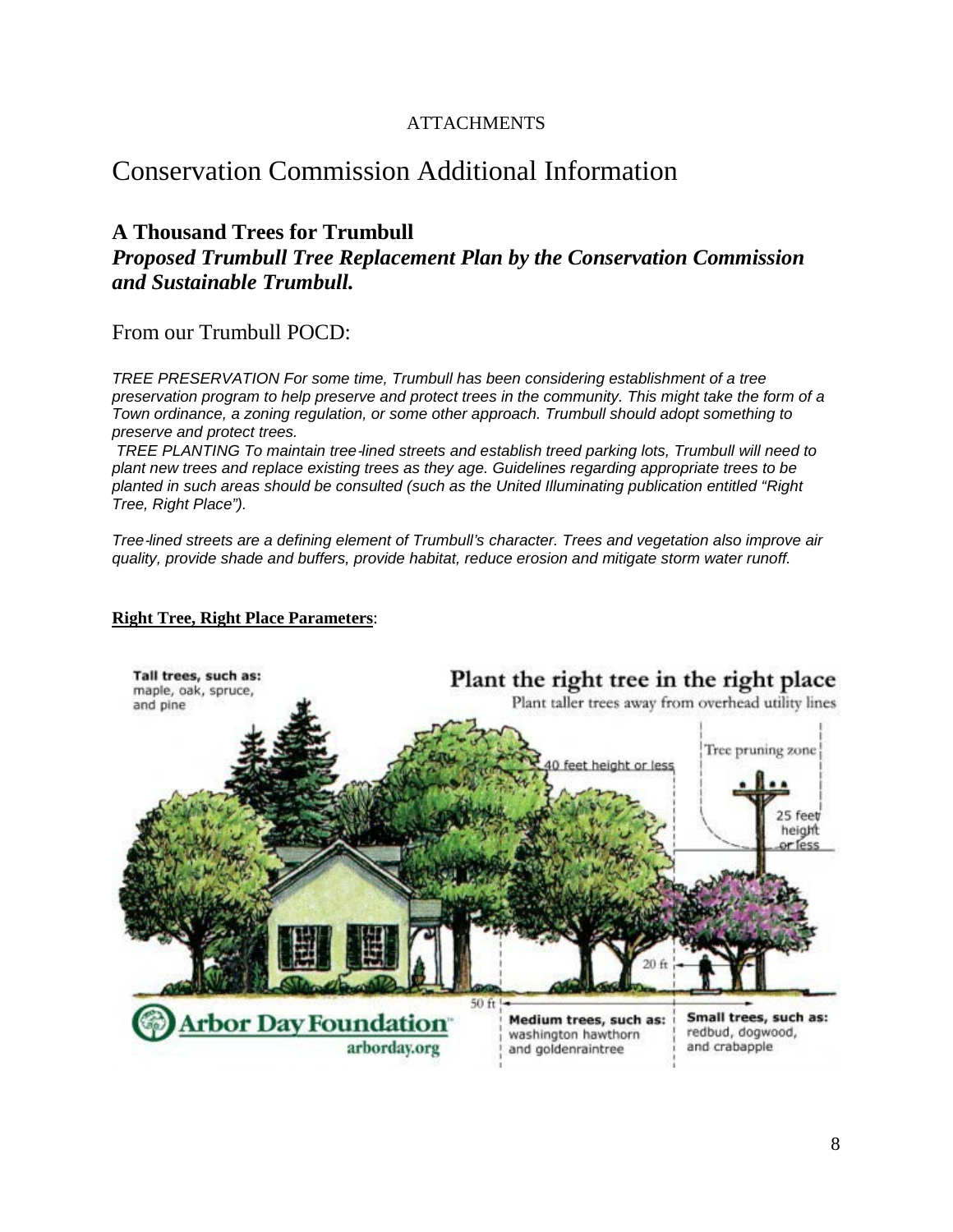(The Parameters above are accepted by the Arbor Day Foundations and by United Illuminating).

#### **Genus and Species Recommendations: (subject to change)**

When planting trees near or beneath roadside power lines, the Conservation Commission, and Parks Superintendent recommends:

#### **Low-growing trees 30 feet high or less such as**:

- Crabapple (Malus spp)
- American Flowering Dogwood. (Cornus Florida)
- Washington Hawthorne (Crataegus phaenopyrum)
- Hophornbeam (Ostrya virginiana)
- Sweetbay Magnolia (Magnolia virginiana)
- Eastern Redbud (Cercis canadensis)
- Cornelian Cherry (Cornus Mas)
- Amur Maple (Acer ginnala)
- Green Ash (Fraxinus Leprechaun)
- Southern Sugar Maple (20-25ft)

**Medium-sized trees,** which grow to heights of **30 to 50 fee**t, can be planted between 15 and 30 feet from the power lines.

- Green Mountain Sugar Maple (40-60ft)
- Chalk Maple
- Tupelo
- Sawtooth Oak (Quercus acutissima)
- Black Gum ( Nyssa sylvatica)
- Turkish Filbert (Corylus colurna)
- English Oak (Quercus robur)
- European Hornbeam (Carpinus betulus)
- Scholar Tree (Styphnolobium japonicum)
- Hackberry (Celtis occidentalis)

**Large Trees,** Greater than 50ft mature height

- White Oak (Quercus bicolor)
- Pin Oak (Quercus palustris)
- Red Oak (Quercus rubra)
- Tulip Poplar ( Liriodendron tulipifera)
- Sourwood (Oxydendrom arboretum)

#### **Planting Guidelines:**

- The town will plant no more than 10% of the same genre.
- Amphitheater effect (small trees gradually increasing in height) improves strength of trees and reduces maintenance costs long term.
- Do not use screened soil when planting trees
- Plant 1.5 -2.5 caliper trees
- Plant 20-45 feet on center depending on tree selection and planting space.